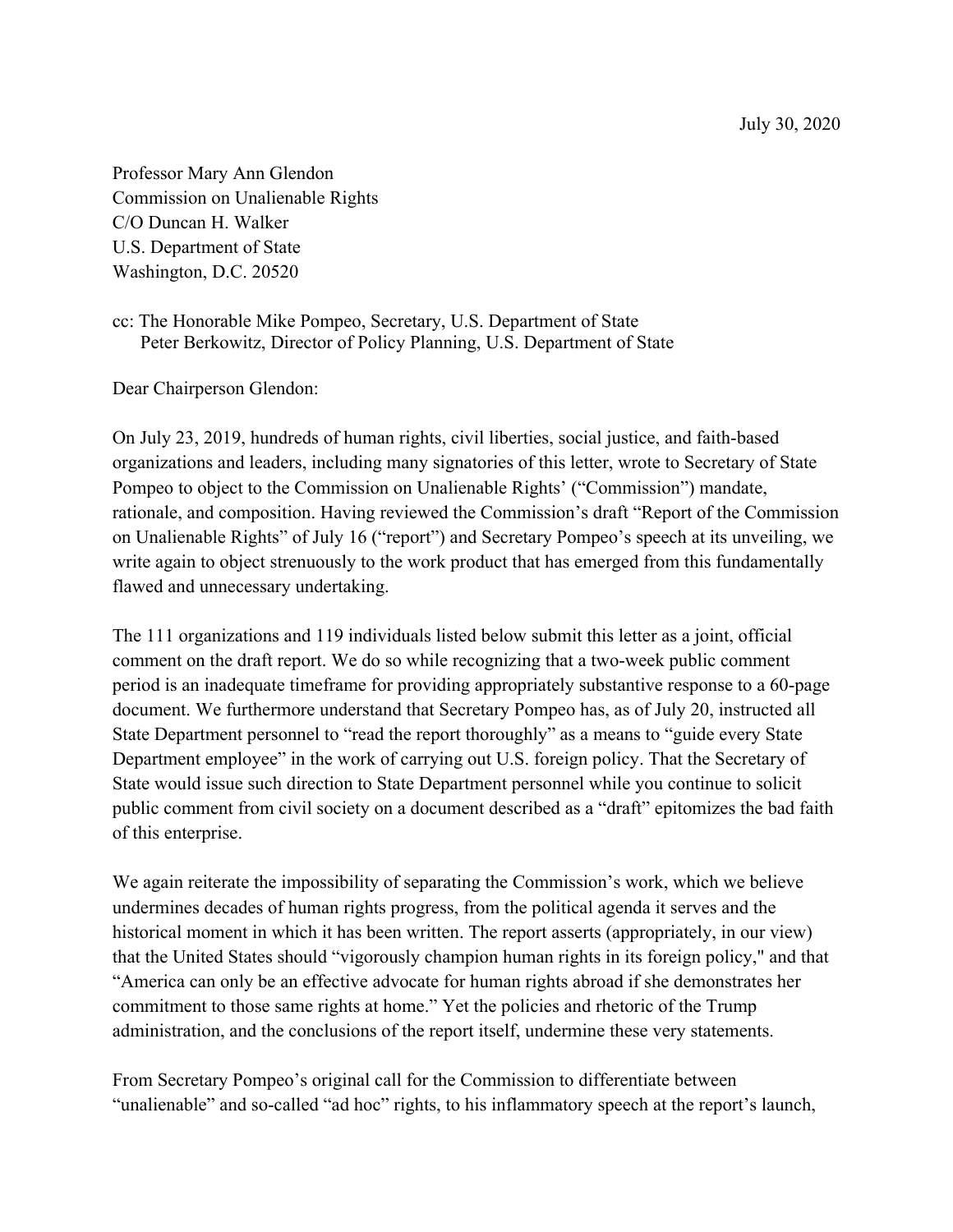the political agenda underlying the Commission's work has been transparent and deeply alarming. The Secretary's willingness to use a speech purportedly about human rights to suggest that a Pulitzer Prize-winning *New York Times* series and largely peaceful protestors demonstrating against racial injustice are part of an ongoing "assault" on America's rights tradition calls into question the very premise upon which the Commission's work is based. Secretary Pompeo's assertion that "foremost among [human] rights are property rights and religious liberty" makes clear his intention to use the report to create a hierarchy of rights despite your assertions to the contrary—based on his personal political and religious beliefs, as opposed to decades of domestic and international human rights law. And the failure of the Secretary and the Commission to acknowledge the many Trump administration policies that have significantly undermined America's leadership on human rights undercuts both the Commission's standing and the report itself.

Beyond these facts, the Commission has never established any compelling argument for why it need exist. The State Department has stonewalled legitimate congressional inquiry concerning its mandate, rationale, and operations; while a number of human rights NGOs have sued the Department over the lawfulness of a body formed to advise Secretary Pompeo on how the United States could abandon its commitment to longstanding interpretations of human rights in favor of a framework grounded in "natural law." As the plaintiffs of this lawsuit and countless human rights organizations, academics, and advocates have correctly highlighted, the United States is incapable of unilaterally reinterpreting the contours of the human rights framework. The Commission's work, therefore, amounts to little more than an instance of the "proliferation of nonlegal standards" that the report itself decries—an internal contradiction strongly suggestive of the true purpose of this effort.

For all of these reasons, the Commission's report will undoubtedly be rejected by the international human rights community. Below, we identify the most concerning aspects of the report itself.

**First, we reject the notion—fundamental to the Commission's mandate—that a proliferation of rights claims has undermined the legitimacy and credibility of the human rights framework**. The human rights movement is, indeed, under considerable stress from repressive governments, violent non-state groups, and populist leaders eager to undermine rightsbased governance and exacerbate social cleavages for political gain. Yet despite these headwinds, the validity of the human rights project is in no way imperiled by the increasing number of rights claims made by those whose rights have historically been denied them. To the contrary, as we stated in our letter of July 2019, "the story of the international human rights movement is one of the deepened recognition and protective reach of rights based on the painstaking work of social movements, scholars, and diplomats, through international agreements and law." This growing understanding of rights should be celebrated as an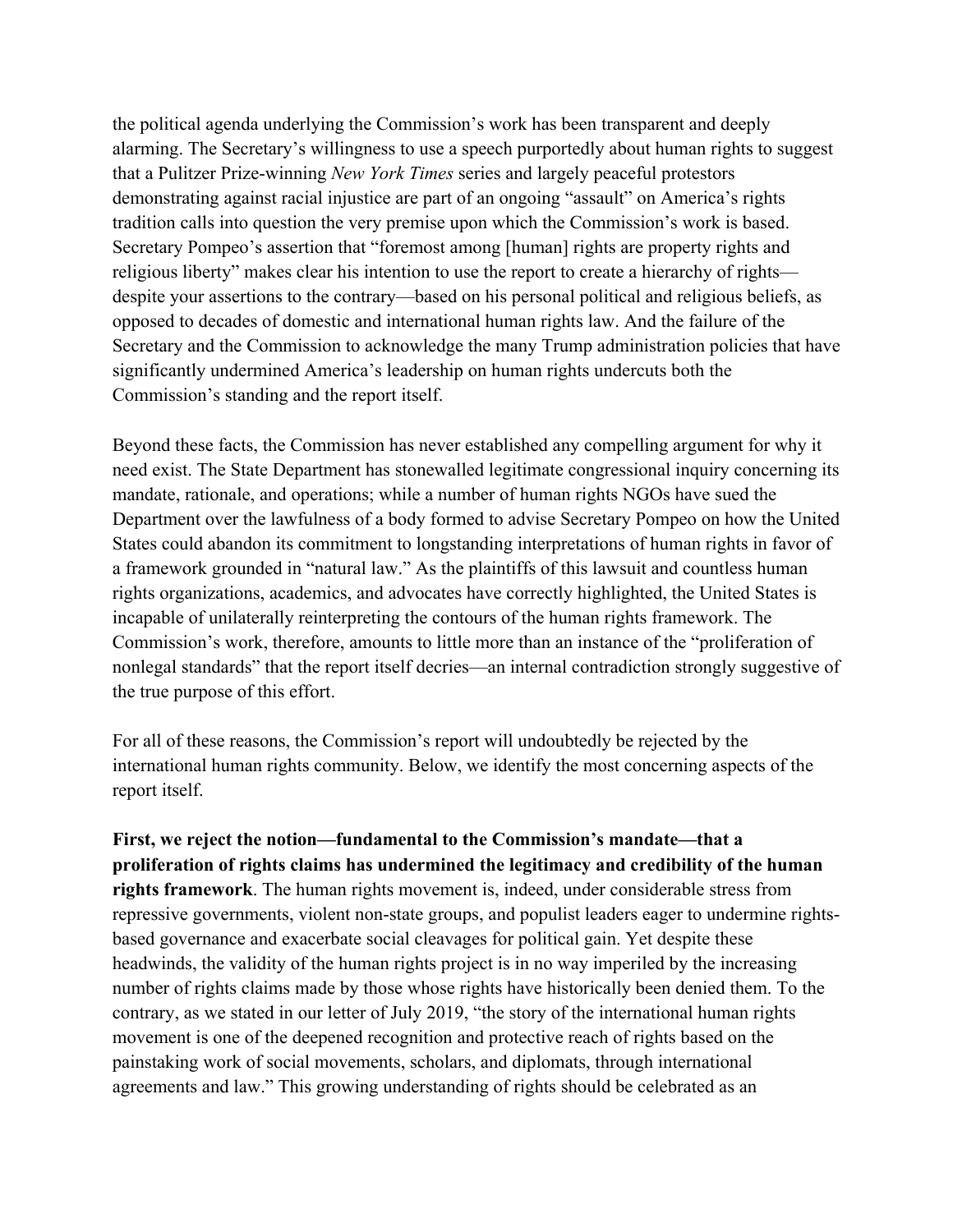accomplishment worth protecting—one that fulfills the promise of human rights—not denigrated as a threat.

**Second, we reject the idea that there is an untenable uncertainty regarding the meaning and scope of the human rights framework that necessitates sidelining binding treaties.**  During his speech, Secretary Pompeo repeatedly stated that the purpose of the Commission is to establish a "framework" for a "proper understanding of unalienable rights," and made clear his view that these rights come from God. Yet, as many of us have highlighted, the Universal Declaration of Human Rights ("UDHR") and the nine core human rights treaties negotiated among states, particularly the International Covenant on Civil and Political Rights and the International Covenant on Economic, Social, and Cultural Rights, codify human rights under widely-recognized rules of international law. These treaties are the product of decades of multilateral negotiations and represent an international consensus regarding the scope of human rights. That they received virtually no mention or analysis in the draft report suggests a fundamentally flawed, and purposefully skewed, approach to the question of what does and does not constitute a human right. That the current administration might not agree with these instruments and their obligations in full or in part does not mean that there is confusion about human rights.

**Third, we reject the manner in which the report promotes rights hierarchies through its emphasis on a certain subset of civil and political rights.** The report itself acknowledges that human rights are "universal, indivisible and interdependent and interrelated." Yet it then prioritizes property rights and religious liberty over other civil and political rights, and advocates for the de-prioritization of socioeconomic rights, including by putting increased emphasis on rights interpreted from specific American documents, rather than those guaranteed in international treaties that bind the United States and other governments. Americanization of the human rights framework is both unnecessary and harmful. While we are cognizant that the U.S. government will—like all governments—make foreign policy decisions based on resources and policy priorities, we reject the report's recommendation that the United States adopt a foreign policy that identifies certain rights as more important than others. This effort to rank rights opens the door to any number of problematic actions by governments that seek to undermine their human rights obligations and violate individual liberties.

**Fourth, we strongly reject the Commission's dismissal of certain rights as "divisive social and political controversies."** The report makes a deeply disturbing distinction between "unalienable rights" and what it describes as the "social and political controversies" of "abortion, affirmative action, [and] same-sex marriage." To be clear, each of the aforementioned issues relate to human rights guaranteed by international and domestic law, including by the U.S. Supreme Court. To suggest otherwise is to seek to substitute the ideology of the Administration and opinion of 11 individuals for the weight of both domestic and international human rights law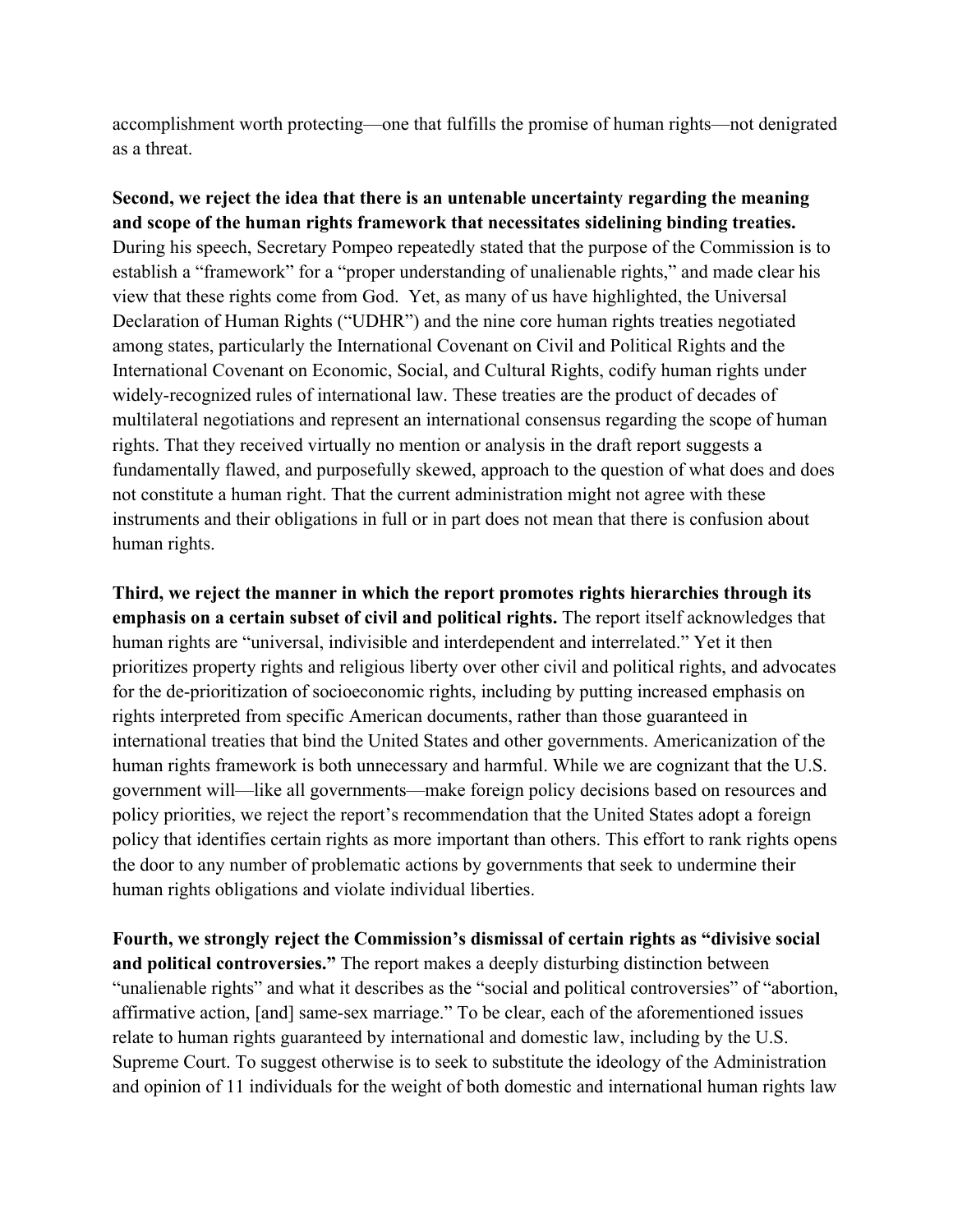that clearly establishes and recognizes the protection of LGBTQI+ rights and sexual and reproductive rights, including abortion, as human rights imperatives.

# **Fifth, we reject the report's focus on so-called new rights and its criteria for recognizing**

**them.** According to the report, the legitimacy of the human rights framework is threatened by the recognition of new rights and "novel" applications of existing ones. Such an approach would sideline the post-1948 treaties and processes by which human rights have properly been interpreted to cover marginalized groups and circumstances not explicitly addressed in the treaties in a manner consistent with their principles. The Commission has instead developed its own, restrictive criteria for recognizing "new rights" that will, in practice, circumscribe the ability of all people to claim their full rights. This transparent and unnecessary effort to preclude the extension of universal rights to all people has no place in a document meant to inform the U.S. government.

In sum, we find that the Commission and its report reflect a broader pattern concerning this administration's retreat from the human rights framework. We believe that the work you have produced will undermine American commitments to human rights and provide cover for those who wish to narrow certain categories of rights protections, resulting in a weakening of the international human rights system and its protections in the process.

Signed,

# **Non-Governmental Organization (NGO) Signatories**

- 1. Accountability Lab
- 2. Advocacy for Principled Action in Government
- 3. The Advocates for Human Rights
- 4. Advocates for Youth
- 5. Allard K. Lowenstein International Human Rights Clinic, Yale Law School
- 6. Ameinu
- 7. American Atheists
- 8. American Civil Liberties Union (ACLU)
- 9. The American Federation of Labor and Congress of Industrial Organizations (AFL-CIO)
- 10. American Jewish World Service (AJWS)
- 11. Amnesty International USA
- 12. Anti-Defamation League (ADL)
- 13. Art and Resistance Through Education (ARTE)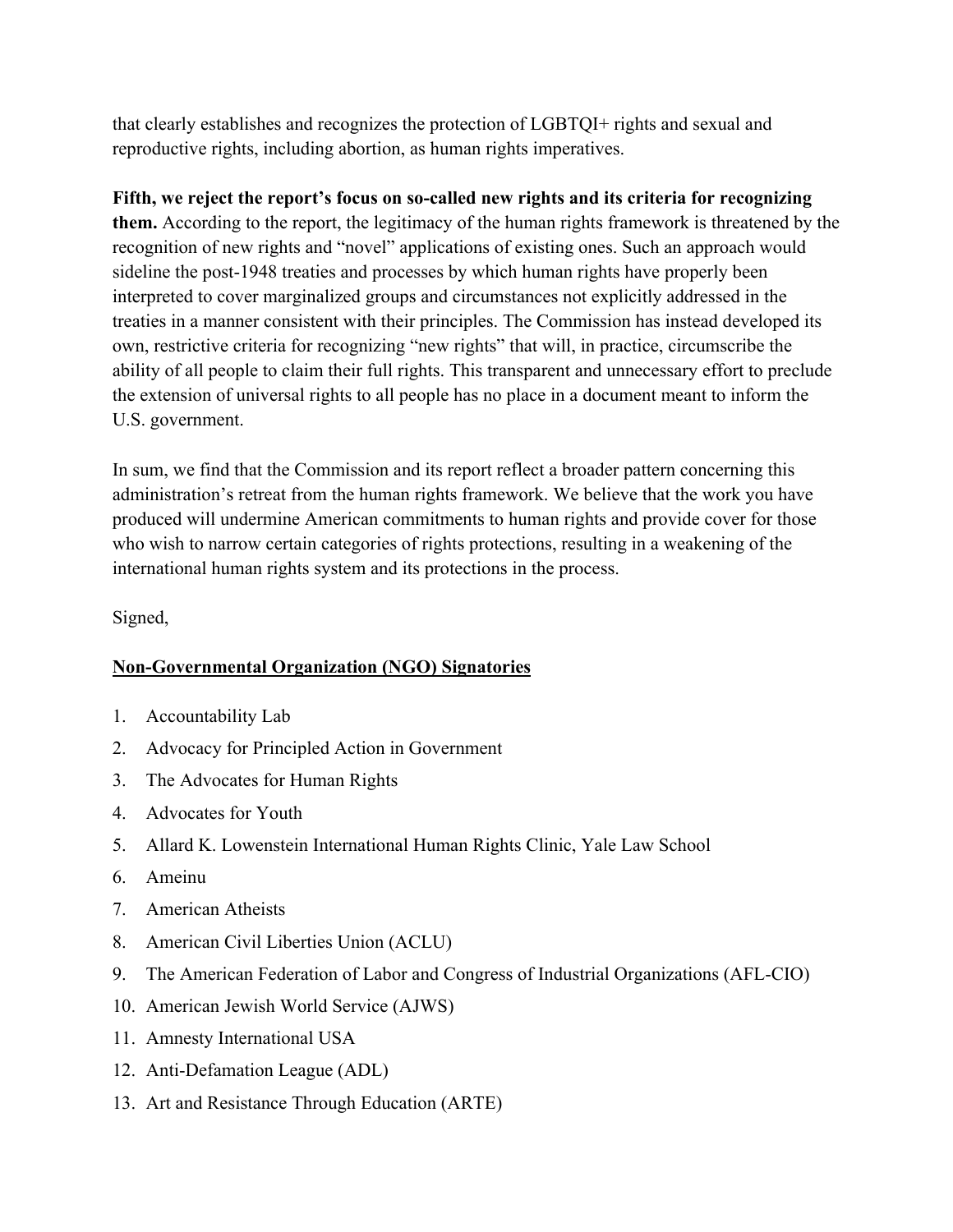- 14. Bayard Rustin Liberation Initiative
- 15. Better World Campaign
- 16. Beyond the Bomb
- 17. Cairo Institute for Human Rights Studies
- 18. Center for American Progress
- 19. Center for Disability Rights Inc.
- 20. Center for Health and Gender Equity (CHANGE)
- 21. Center for Justice and Accountability
- 22. Center for Reproductive Rights
- 23. Central AZ National Lawyers Guild
- 24. Clearinghouse on Women's Issues
- 25. Coalition for Ethical Psychology
- 26. Columbia Law School Human Rights Clinic
- 27. Columbia Law School Human Rights Institute
- 28. Columbia Law School Immigrants' Rights Clinic
- 29. Cornell Gender Justice Clinic
- 30. Council for Global Equality
- 31. Crude Accountability
- 32. DignityUSA
- 33. Equality California
- 34. EqualityMaine
- 35. Equality North Carolina
- 36. Equity Forward
- 37. Feminist Majority Foundation
- 38. The Fenway Institute
- 39. Foreign Policy for America
- 40. Freedom From Religion Foundation
- 41. Global Faith and Justice Project
- 42. Global Health Justice Partnership of the Yale Law School and Yale School of Public Health (GHJP)
- 43. Global Justice Center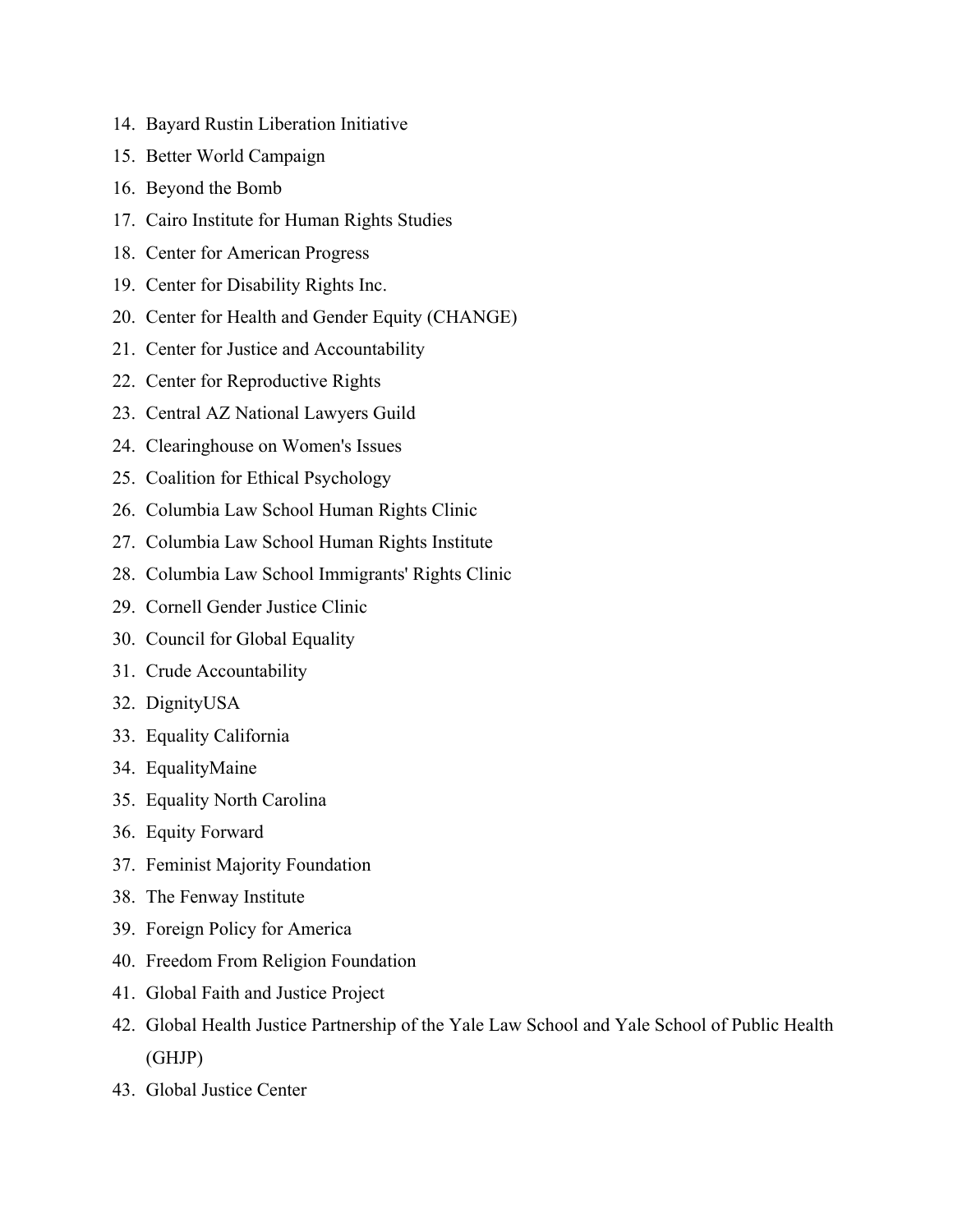- 44. Global Justice Clinic, NYU School of Law
- 45. Global Women's Institute
- 46. Happy & Bennett LLC
- 47. Hawai'i Institute for Human Rights
- 48. Health GAP
- 49. Heartland Alliance International
- 50. Heartland Initiative
- 51. Human Rights and Gender Justice Clinic, CUNY School of Law
- 52. Human Rights Campaign
- 53. Human Rights First
- 54. Human Rights Funders Network
- 55. Human Rights Watch
- 56. Institute on Inequalities in Global Health, University of Southern California
- 57. International Action Network for Gender Equity & Law (IANGEL)
- 58. International Center for Advocates Against Discrimination (ICAAD)
- 59. International Center for Not-for-Profit Law (ICNL)
- 60. International Center on Religion and Justice
- 61. International Service for Human Rights (ISHR)
- 62. International Women's Health Coalition
- 63. Kent State Truth Tribunal
- 64. Lambda Legal
- 65. Latin America Working Group (LAWG)
- 66. Legal Resources Centre, South Africa
- 67. MADRE
- 68. Malcolm X Center for Self Determination
- 69. Minnesota Peace Project
- 70. Muslims for Progressive Values
- 71. NARAL Pro-Choice America
- 72. National Advocates for Pregnant Women
- 73. National Council of Jewish Women
- 74. National Equality Action Team (NEAT)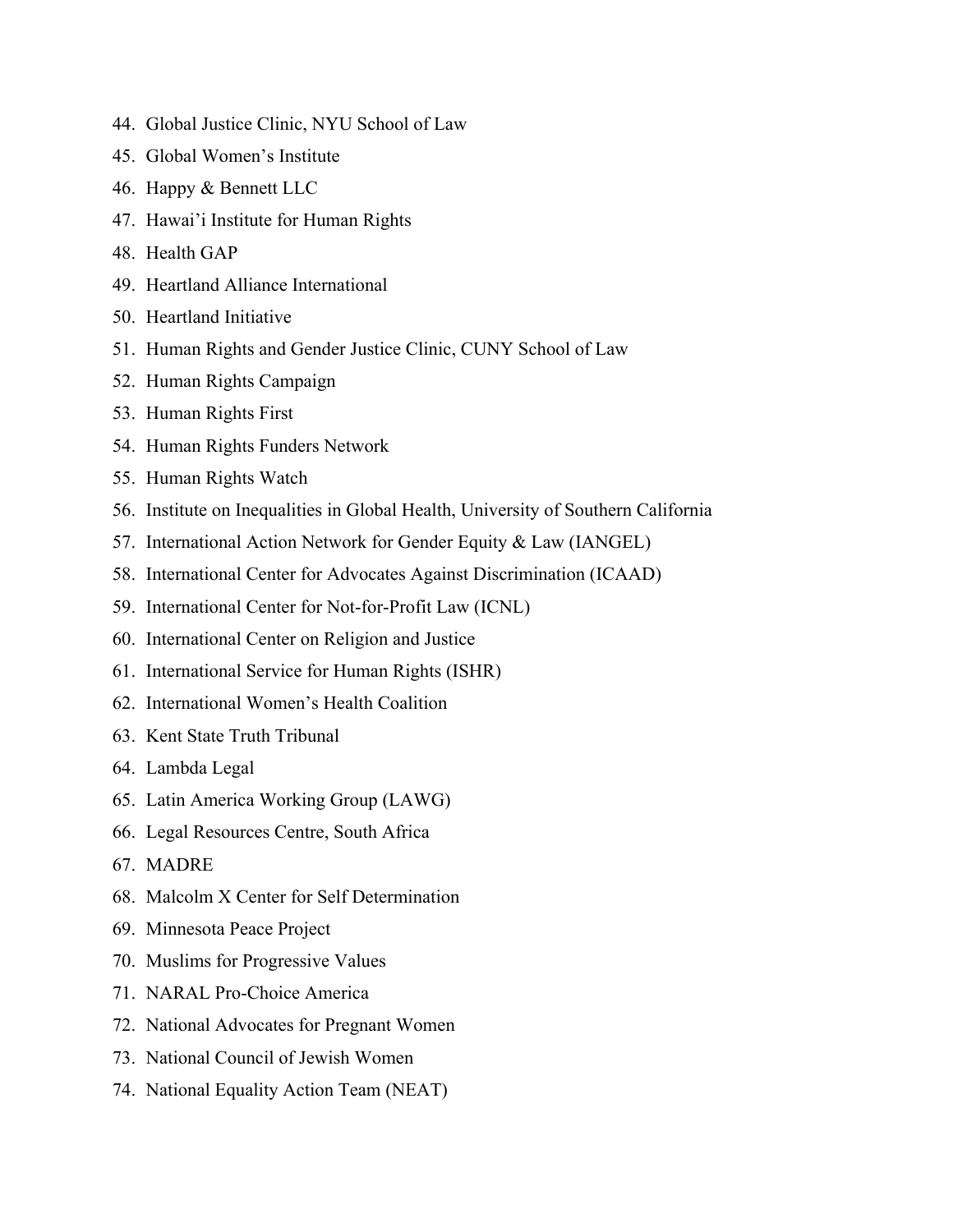- 75. National Lawyers Guild
- 76. National Network for Immigrant and Refugee Rights
- 77. Never Again Coalition
- 78. PAI
- 79. PFLAG National
- 80. Pittsburgh Human Rights City Alliance
- 81. Planned Parenthood Federation of America
- 82. Population Connection Action Fund
- 83. Population Institute
- 84. Presbyterian Church (USA)
- 85. Program on Human Rights and the Global Economy, Northeastern University School of Law
- 86. Project Blueprint
- 87. Radiant International
- 88. ReThinking Foreign Policy
- 89. Robert F. Kennedy Human Rights
- 90. Safeguard Defenders
- 91. San Jose State University Human Rights Institute
- 92. Santa Clara Law International Human Rights Clinic
- 93. Silver State Equality
- 94. The Solidarity Center
- 95. Southern Poverty Law Center (SPLC)
- 96. Synergía Initiatives for Human Rights
- 97. T'ruah: The Rabbinic Call for Human Rights
- 98. The Global Justice Institute
- 99. The LGBT Bar Association of New York
- 100.The National Center for Civil and Human Rights
- 101.Ubuntu Institute for Community Development
- 102. United Nations Association of the National Capital Area
- 103. United Nations Association of the USA
- 104. Universal Access Project, UN Foundation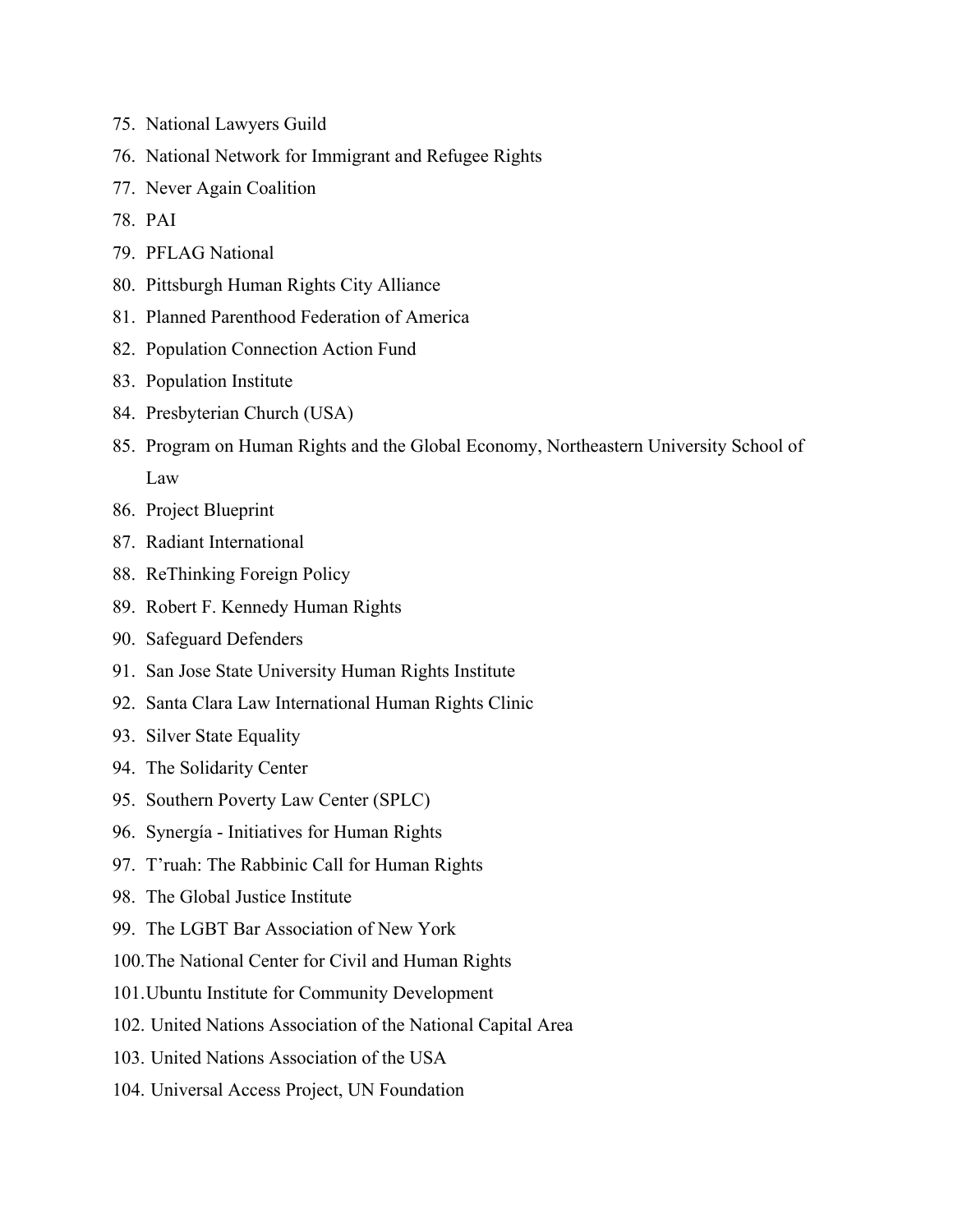- 105. Urgent Action Fund for Women's Human Rights
- 106. US Human Rights Network
- 107. Women's Alliance for Theology, Ethics, and Ritual (WATER)
- 108. Women Lead Network
- 109. Woodhull Freedom Foundation
- 110. Work Group Minnesota for Human Rights
- 111. World Without Genocide at Mitchell Hamline School of Law

### **Individual Signatories**

\* Note: those listed below have signed in an individual capacity. Affiliations are listed for identification purposes only.

## **Former Senior Government Officials**

- 1. Daniel Baer US Ambassador to the OSCE, 2013- 2017; Deputy Assistant Secretary of State for Democracy, Human Rights, and Labor, 2009-2013
- 2. Rob Berschinski Deputy Assistant Secretary of State for Democracy, Human Rights, and Labor, 2015-2017
- 3. Eric R. Biel Associate Deputy Undersecretary of Labor for International Labor Affairs, 2012-2017
- 4. Mary McGowan Davis Justice of the Supreme Court of the State of New York (Retired)
- 5. Luis C. deBaca Ambassador-at-Large to Monitor and Combat Trafficking in Persons, 2009-2014
- 6. Ariel Dulitzky Former Chair-Rapporteur, United Nations Working Group on Enforced or Involuntary Disappearances, 2013-2015
- 7. Michael Fuchs Deputy Assistant Secretary of State for East Asian and Pacific Affairs, 2013-2016
- 8. Patrick Gaspard Ambassador to South Africa, 2013-2016
- 9. Raffi Freedman-Gurspan Senior Associate Director for Public Engagement and Obama Administration LGBTQ Liaison, 2016-2017
- 10. Bennett Freeman Deputy Assistant Secretary of State for Democracy, Human Rights, and Labor, 1999-2001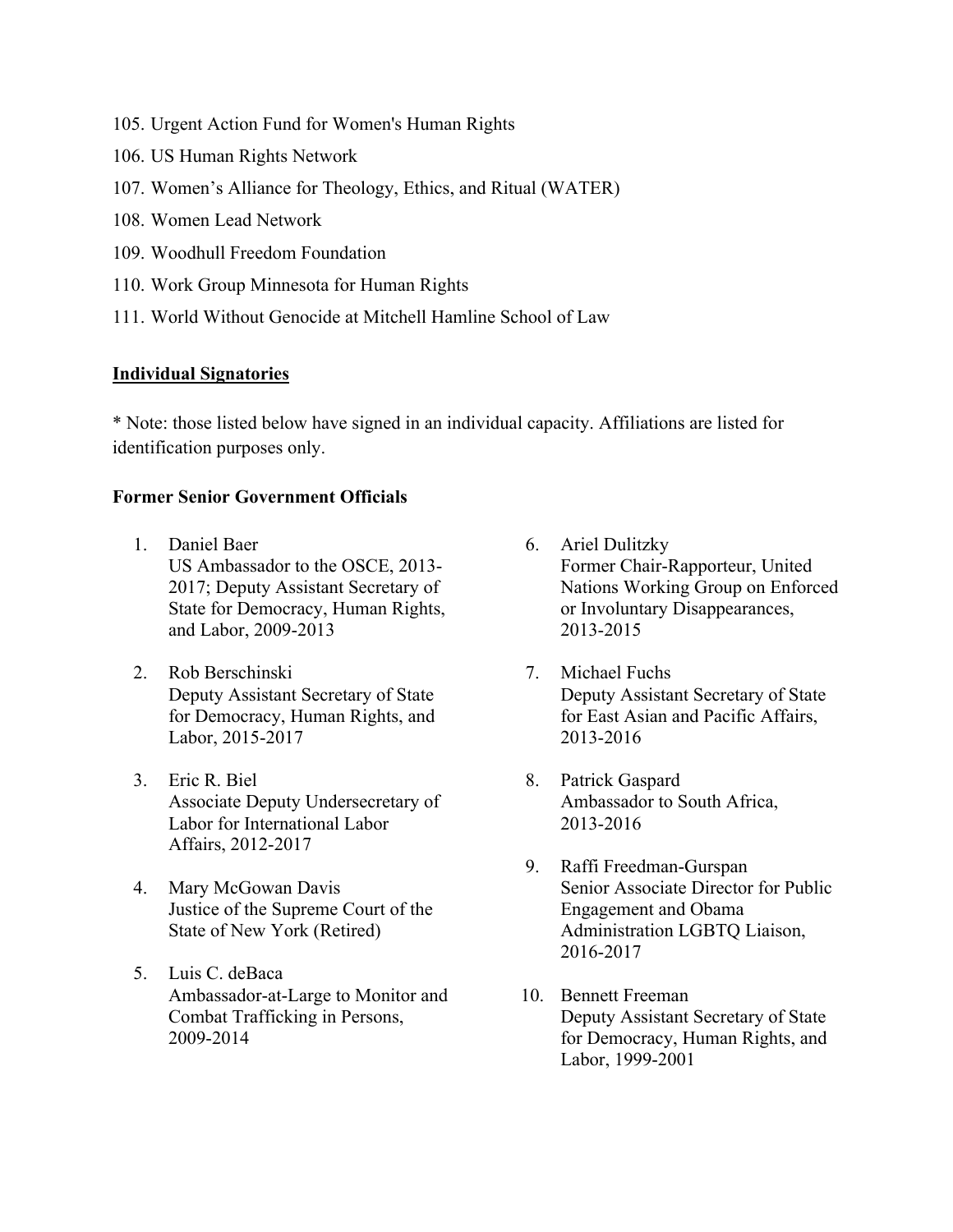11. Jennifer Hunt

James Cullen Chair in Economics, Rutgers University; Chief Economist at the Department of Labor, 2013- 2014; Deputy Assistant Secretary for Microeconomic Analysis, Department of the Treasury, 2014- 2015

- 12. Victoria K. Holt Vice President, The Henry L. Stimson Center; Deputy Assistant Secretary of State, International Organization Affairs, 2009-2017
- 13. Harold Hongju Koh Sterling Professor of International Law, Yale Law School; Assistant Secretary of State for Democracy, Human Rights and Labor, 1998- 2001; Legal Adviser, US Department of State, 2009-2013
- 14. Rose Jackson Chief of Staff, State Department Bureau of Democracy, Human Rights, and Labor, 2013-2016
- 15. Jonathan Katz Senior Fellow, German Marshall Fund of the United States; Former Deputy Assistant Administrator, Europe and Eurasia Bureau, USAID, 2014-2017
- 16. Ambassador Ian Kelly (Ret.) Ambassador in Residence, Northwestern University; U.S. Ambassador to Georgia, 2015-2018; U.S. Ambassador to the Organization for Security and Cooperation in Europe 2010-2013
- 17. David J. Kramer
	- Senior Fellow, Florida International University Václav Havel Program for Human Rights and Diplomacy; Assistant Secretary of State for Democracy, Human Rights and Labor, 2008-2009
- 18. Christopher Le Mon Special Assistant to the President & National Security Council Senior Director, 2013-2017; U.S. State Department Senior Advisor for Multilateral Affairs and Human Rights, 2009-2013
- 19. Christopher P. Lu Senior Fellow, University of Virginia Miller Center; U.S. Deputy Secretary of Labor, 2014-2017
- 20. Blake Narendra Special Advisor, Bureau of Arms Control, Verification, and Compliance, U.S. Department of State, 2015-2017
- 21. Brian H. Nilsson Deputy Assistant Secretary of State for Defense Trade Controls, 2015- 2017
- 22. Matthew G. Olsen Director, National Counterterrorism Center, 2011-2014
- 23. Stephen Pomper Special Assistant to the President and NSC Senior Director for Multilateral Affairs and Human Rights, 2013-2016
- 24. Ned Price Special Assistant to the President, 2016-2017; NSC Spokesperson, 2015-2017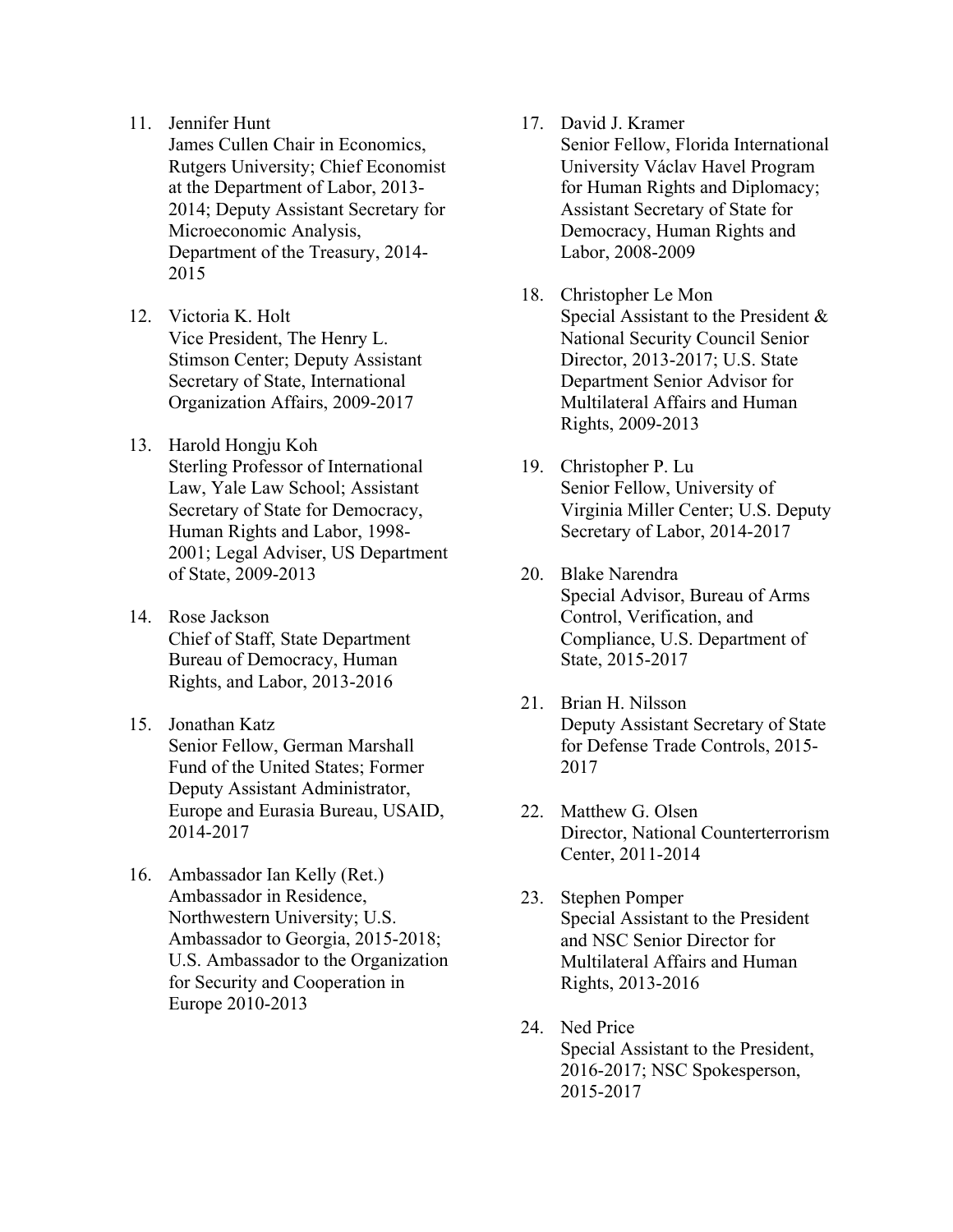25. Amanda Sloat Deputy Assistant Secretary of State for Southern Europe and Eastern Mediterranean Affairs, 2013-2016

### **Scholars and Educators**

- 26. Richard L. Abel Connell Distinguished Professor of Law Emeritus and Distinguished Research Professor UCLA
- 27. Sarah Babcock Clinical Professor, Human Rights Clinic Cornell Law School International
- 28. Jeff Bachman Senior Lecturer, School of American Service American University
- 29. Dr. Linda Bell Emerita Professor of Philosophy; Director of the Women's Studies Institute Georgia State University
- 30. Robert C. Blitt Professor of Law University of Tennessee College of Law
- 31. Carolyn Patty Blum Clinical Professor of Law, Emerita, Berkeley Law, UC Berkeley
- 32. Charles B. Boldsmith Former Artistic Director, Borderlands Theater
- 33. Alison Brysk Distinguished Mellichamp Professor, University of California Santa Barbara
- 34. Megan Carney Assistant Professor University of Arizona
- 35. Monica J. Casper, Ph.D. Dean and Professor San Diego State University
- 36. Anthony Tirado Chase Professor, Occcidental College
- 37. Brian Citro Assistant Clinical Professor of Law, Northwestern Pritzker School of Law
- 38. Ann Marie Clark Associate Professor Purdue University
- 39. Sarah H. Cleveland Louis Henkin Professor of Human and Constitutional Rights, Columbia Law School; Former Vice Chair, UN Human Rights Committee; Former Counselor on International Law to the Legal Adviser, U.S. Department of State
- 40. Jenny-Brooke Condon Professor of Law Seton Hall Law School
- 41. Avidan Y. Cover Professor, Case Western Reserve University School of Law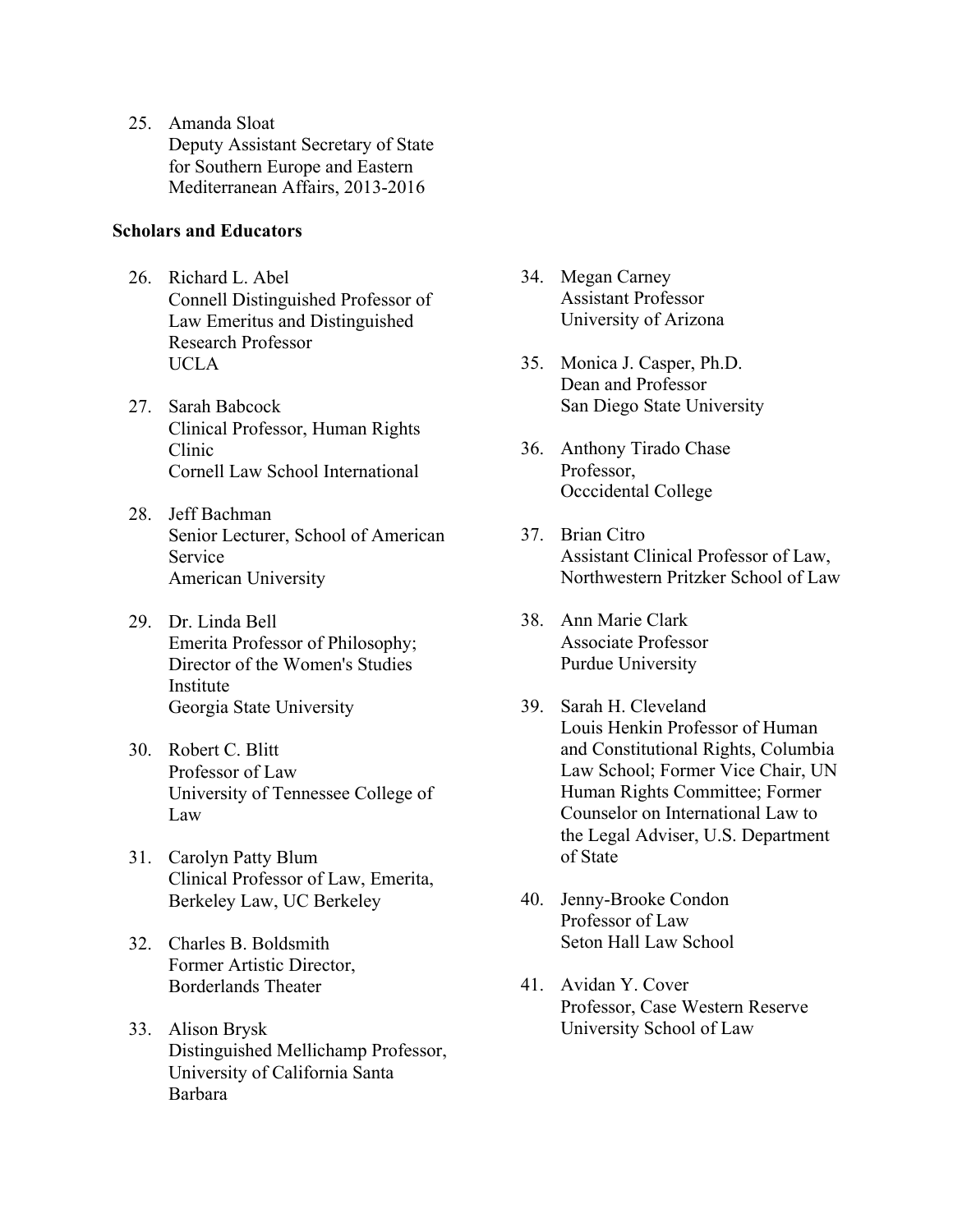- 42. Maria De La Torre Associate Professor Northeastern Illinois University
- 43. Miguel H. Diaz, Ph.D. Ambassador to the Holy See, Ret., Loyola University Chicago
- 44. Margaret Drew Associate Professor of Law, Human Rights at Home Clinic UMass Law School
- 45. William R. Fernekes Lecturer, Rutgers University Graduate School of Education
- 46. Martin Flaherty Leitner Family Professor of International Human Rights Law, Leitner Center for International Law and Justice, Fordham Law School
- 47. Claudia Flores Associate Clinical Professor of Law and Director of the International Human Rights Clinic University of Chicago Law School
- 48. Barbara A. Fray Director, Human Rights Program University of Minnesota
- 49. Eric Friedman Global Health Justice Scholar, O'Neill Institute for National and Global Health Law Georgetown University
- 50. Aya Fujimura-Fanselow Clinical Professor of Law and Supervising Attorney, International Human Rights Clinic Duke University School of Law
- 51. Charles Gelsinger Human Rights and Comparative Law Educator
- 52. Stephen E. Gottlieb Jay & Ruth Caplan Distinguished Professor of Law Emeritus Albany Law School
- 53. Jennifer Green Clinical Professor of Law and Director of the Human Rights Litigation and Advocacy Clinic University of Minnesota Law School
- 54. Gergana Halpern Director of Education Programs, Institute for the Study of Human Rights, Columbia University
- 55. Hille Haker, Ph.D. Richard A. McCormick, S.J., Chair of Catholic Moral Theology Loyola University Chicago
- 56. Laurence R. Helfer Harry R. Chadwick, Sr. Professor of Law Duke University School of Law
- 57. John Quentin Heywood Associate Professor/Law Librarian, Chair of the AU Faculty Senate, American University
- 58. Jayne Huckerby Clinical Professor of Law, International Human Rights Clinic Duke University School of Law
- 59. Mark R. Jacobson Assistant Dean, Washington Programs Syracuse University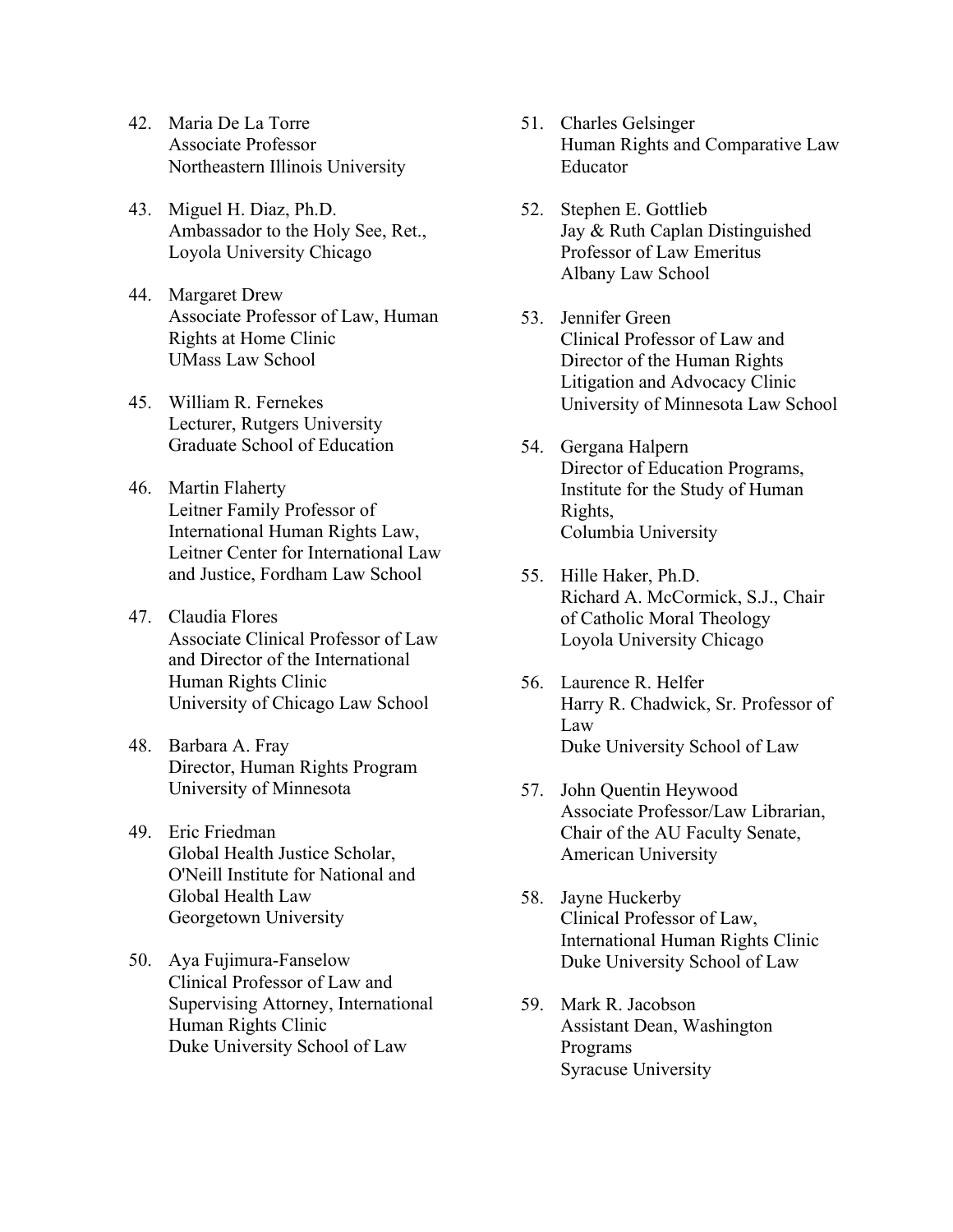- 60. Anil Kalhan Professor of Law Drexel University
- 61. Susan Kang Associate Professor City University of New York
- 62. Jocelyn Getgen Kestenbaum Associate Professor of Clinical Law, Benjamin B. Ferencz Human Rights and Attorney Prevention Clinic, Cardozo Law
- 63. Bassam Khawaja Co-Director, Human Rights and Privilege Project New York University School of Law
- 64. Helen M. Kinsella Associate Professor University of Minnesota-Twin Cities
- 65. Jonneke Koomen Associate Professor Willamette University
- 66. Catherine Lutz Thomas J. Watson, Jr. Professor Emerita of Anthropology and International Studies Brown University
- 67. Harry A. Lando Distinguished International Professor University of Minnesota
- 68. Susan C. Mapp Professor of Social Work Elizabethtown College
- 69. Elisa Massimino Robert F. Drinan, S.J., Chair in Human Rights Georgetown University Law Center
- 70. Nancy A. Matthews Professor of Justice Studies Northeastern Illinois University
- 71. Peter Micek Lecturer, School of International and Public Affairs Columbia University
- 72. Ken Neubeck Emeritus Professor University of Connecticut
- 73. Sarah H. Paoletti Practice Professor of Law and Director, Transnational Legal Clinic University of Pennsylvania
- 74. V. Spike Peterson Professor University of Arizona
- 75. Jean H. Quataert Distinguished Professor of History Binghamton University
- 76. Catherine Powell Professor of Law, Fordham Law School; NSC Director of Human Rights, 2011
- 77. Dr. Paula R. Rhodes International Human Rights Educator and Attorney University of Denver
- 78. Rebecca Riddell Co-director of the Human Rights and Privatization Project, The Center for Human Rights and Global Justice at New York University School of Law
- 79. Gabor Rona Professor of Practice Cardozo Law School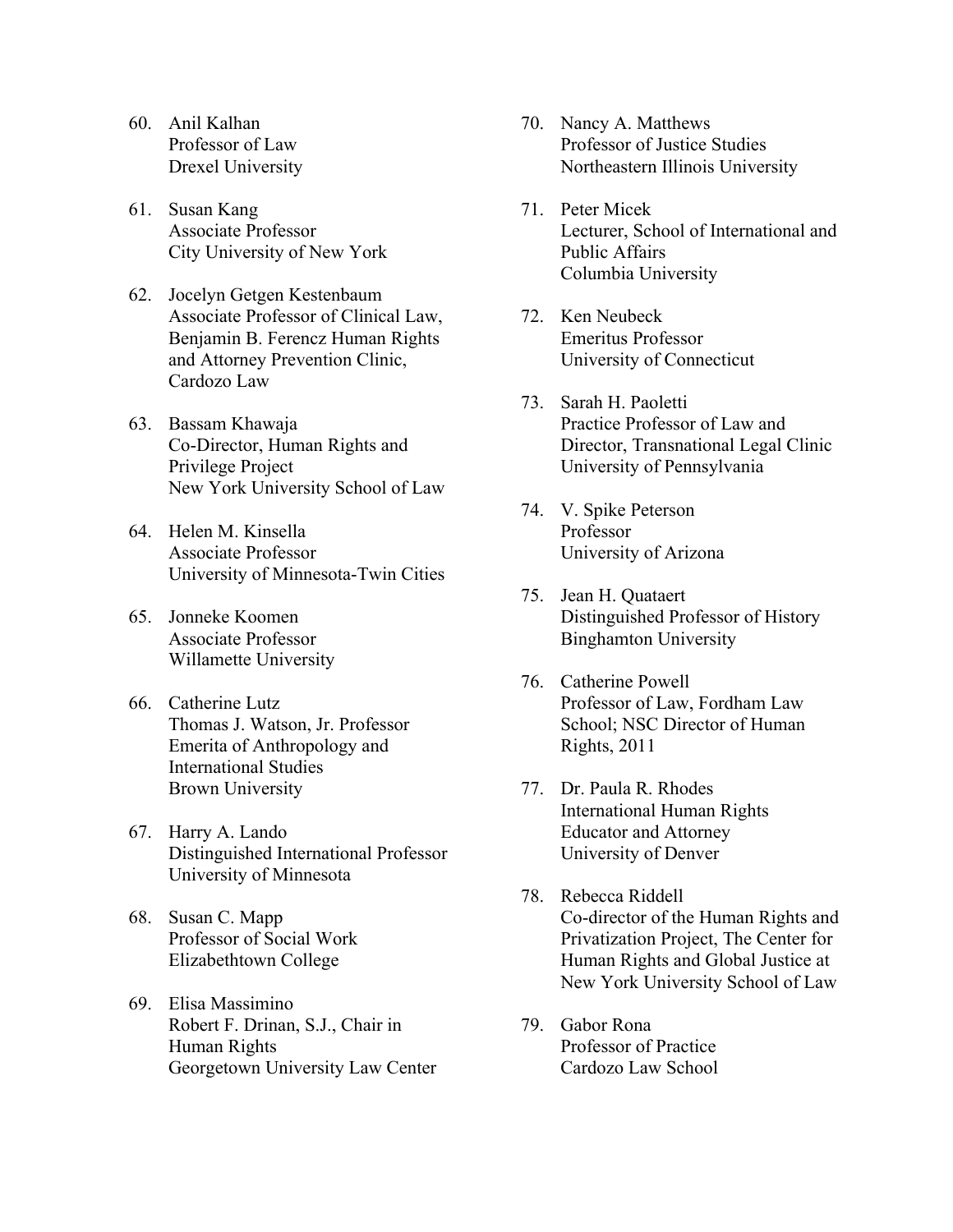- 80. Mindy Jane Roseman Director, Gruber Program for Global Justice and Women's Rights Yale Law School
- 81. Stephen A. Rosenbaum Frank C. Newman Lecturer Berkeley School of Law
- 82. Joachim Salvelsberg Professor of Sociology and Law, Arsham and Charlotte Ohanessian Chair University of Minnesota
- 83. Anne Schaufele Practitioner-in-Residence, International Human Rights Law Clinic American University Washington
- 84. Naomi Scheman Professor Emerita of Philosophy and Gender, Women, & Sexuality Studies University of Minnesota
- 85. Beth Van Schaack Leah Kaplan Professor of Human Rights Stanford Law School
- 86. Payal Shah Fellow, University of Texas Faculty of Law International Reproductive and Sexual Health Law Program

#### **Advocates, Faith Leaders, and Other Signatories**

96. Randi Aho Civic Education Program Manager, Pat Brown Institute

- 87. Debbie Shamak Assistant Professor Rowan University
- 88. Sarah B. Snyder Professor, School of International Service American University
- 89. Stephen Soldz Professor, Boston Graduate School of Psychoanalysis
- 90. Beth Stephens Distinguished Professor Rutgers Law School
- 91. Dr. Jennifer Suchland Associate Professor Ohio State University
- 92. Carrie Booth Walling Associate Professor Political Science Albion College
- 93. Deborah M. Weissman Reef C. Ivey II Distinguished Professor of Law University of North Carolina School of Law
- 94. Richard J. Wilson Emeritus Professor of Law American University
- 95. Malia Lee Womack Graduate Teaching Associate The Ohio State University
- 97. Philip D. Althouse Attorney, Bringing Human Rights Home Lawyers Network